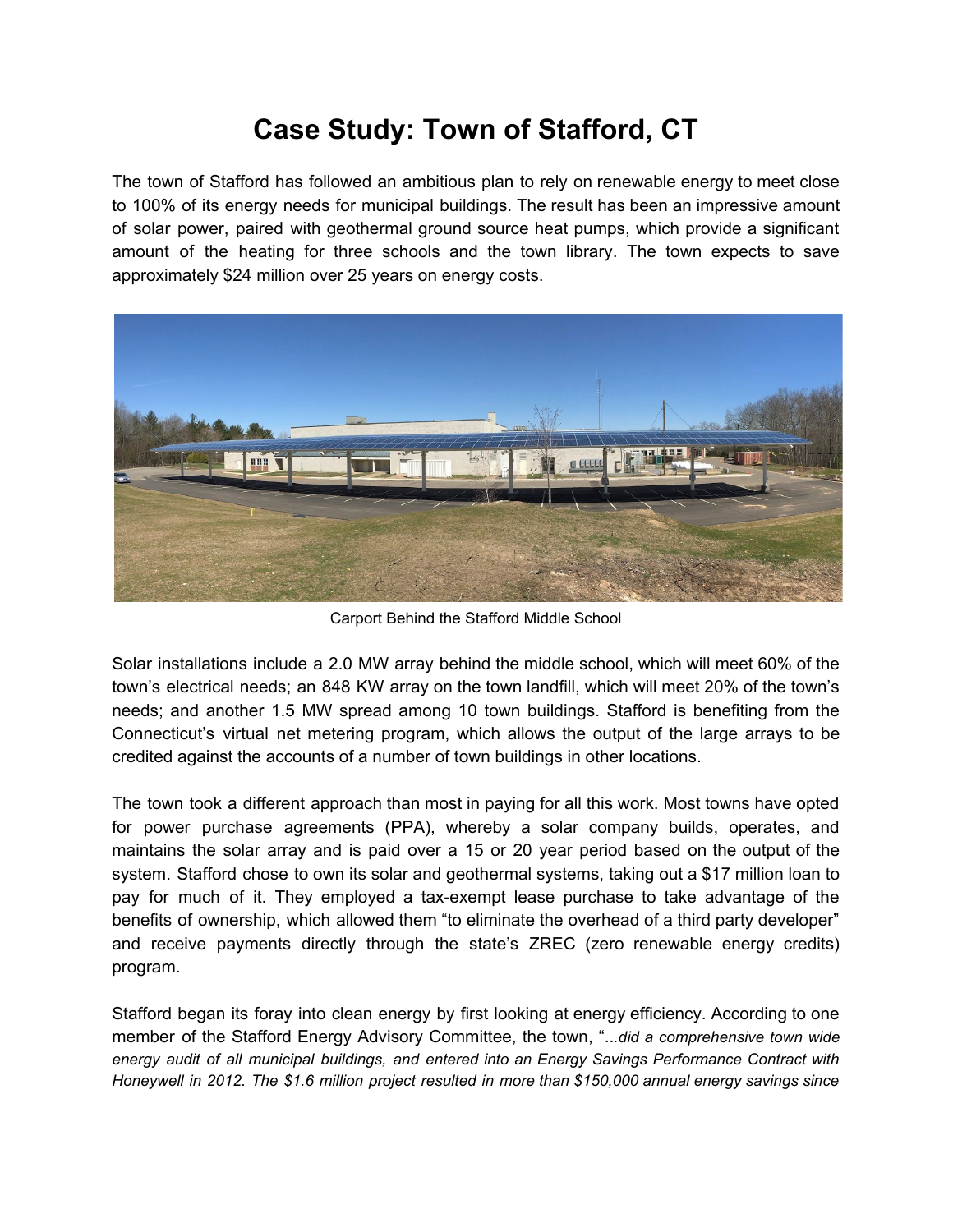*being completed. This represents about a 24% savings as confirmed by a recently completed energy benchmarking project with Eversource*".

To accomplish all this, it required town officials who were supportive of the town's Energy Advisory Committee. The committee was composed of town residents who had solar, geothermal, or both at their own homes and included people with backgrounds in engineering and finance. Town officials, including the town engineer, were supportive of the ambitious program and the decision to own the system.

The same committee member advised that, "*Any town energy task force should start with small projects as we did. It was important to prove to the town leaders and various town committees and* commissions that the projects are financially viable to gain their trust to do other larger more expensive *projects. Extensive research to find grants and financial incentives is crucial to make these projects financially viable. Any town task force considering projects of the size and scope of the projects we* undertook must be very persistent and well prepared, as you will run into sceptics who don't believe solar *works in Connecticut, or that geothermal is too expensive".*

| <b>Stafford</b>                                        |                                                                                                                                                                                                                                                                          |
|--------------------------------------------------------|--------------------------------------------------------------------------------------------------------------------------------------------------------------------------------------------------------------------------------------------------------------------------|
| <b>Population</b>                                      | 12,192 (2010)                                                                                                                                                                                                                                                            |
| <b>Energy Efficiency</b>                               | Entered into a performance contract with Honeywell for<br>about \$1.6 million worth of work, resulting in a 24% decline<br>in energy used.                                                                                                                               |
| Renewable energy project(s)                            | Solar PV and/or hot water on town fire dept, library,<br>community center and 3 schools. 2.0 MW solar array (60%<br>of town's use) next to middle school and 848 KW array<br>(20% of town's use) on landfill, plus another 1.5 MW spread<br>over 10 municipal buildings. |
| <b>Own or Power Purchase</b><br><b>Agreement (PPA)</b> | Owned. Town took out \$17 million loan for large solar<br>arrays and geothermal. For other projects, used<br>performance contracts.                                                                                                                                      |
| If PPA, price per kWh                                  | <b>NA</b>                                                                                                                                                                                                                                                                |
| Virtual net metering (VNM)                             | Yes                                                                                                                                                                                                                                                                      |
| <b>Beneficial accounts</b>                             | $\gamma$                                                                                                                                                                                                                                                                 |
| Income from VNM                                        | $\gamma$                                                                                                                                                                                                                                                                 |
| <b>Geothermal or Heat Pumps</b>                        | Yes, to heat and cool 3 schools and town library.                                                                                                                                                                                                                        |